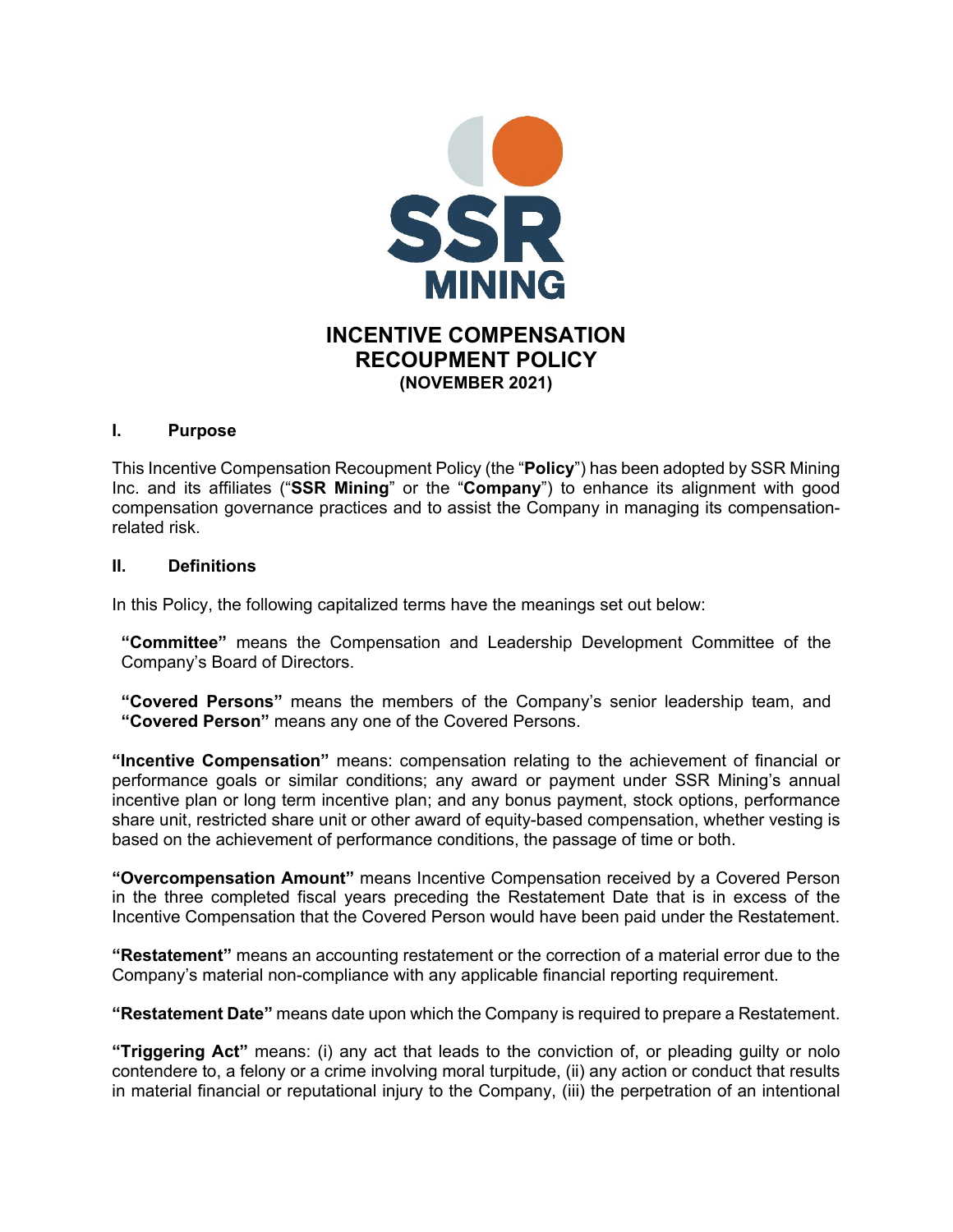and knowing fraud (or embezzlement or misappropriation) against or affecting the Company or any customer, client, agent, shareholder or employee of the Company, (iv) any act or omission constituting grossly negligent misconduct, (v) any act in violation of a policy of the Company or (vi) any act that leads to a termination of employment for cause or misconduct,

### **III. Application**

This Policy applies to all persons who are Covered Persons and to all Incentive Compensation awarded, granted or paid by the Company to a Covered Person, including Incentive Compensation paid by the Company prior to the Covered Person becoming a Covered Person. For certainty, the right of recoupment survives the cessation of a Covered Person's employment in such capacity.

## **IV. Right to Recoup Incentive Compensation**

In the event that:

- (a) the Company is required to prepare a Restatement;
- (b) the Covered Person engaged in gross negligence, intentional misconduct or fraud which caused or contributed to the Company's non-compliance that resulted in the requirement for the Restatement; and
- (c) the Covered Person received an Overcompensation Amount,

the Committee shall be entitled, to the extent the Overcompensation Amount:

- (i) has been paid, transferred or otherwise made available to the Covered Person, to require, upon demand, the Covered Person to reimburse the Company for all or part of the Overcompensation Amount;
- (ii) has not been paid, transferred or otherwise made available to the Covered Person, to cancel such payment to the extent of the Overcompensation Amount and to determine the right of the Covered Person to the Overcompensation Amount to be immediately forfeited; and
- (iii) is not immediately recovered upon demand from the Covered Person, whether by reimbursement, forfeiture and/or cancellation, to require any compensation owing by the Company to the Covered Person, including any salary or any unvested or unexercised Incentive Compensation, be immediately withheld and/or cancelled by the Company to compensate for the Overcompensation Amount or any unrecovered portion thereof (except to the extent such withholding is not permitted under applicable law, or would cause the imposition of additional taxes and/or penalties under applicable law), and to bring any other actions against the Covered Person which they may deem necessary or advisable to recover the Overcompensation Amount.

Recoupment of Overcompensation Amounts under this Policy will be initiated by the Company at the request of the Committee, and all amounts recoverable or payable hereunder shall be paid to the Company or as directed by the Committee.